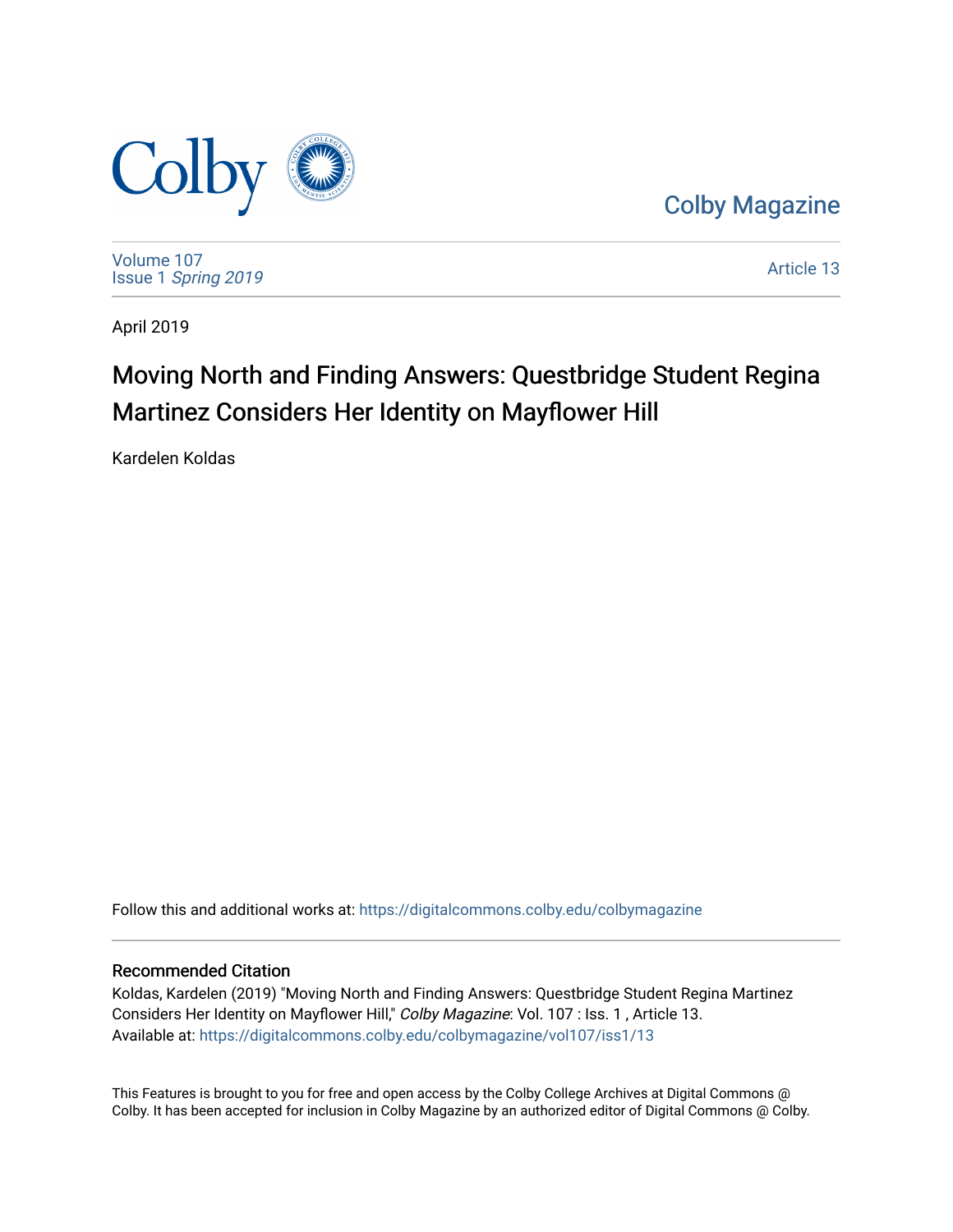# **STUDENTS**

## MOVING NORTH AND FINDING ANSWERS

QUESTBRIDGE STUDENT REGINA MARTINEZ CONSIDERS HER IDENTITY ON MAYFLOWER HILL

By Kardelen Koldas '15